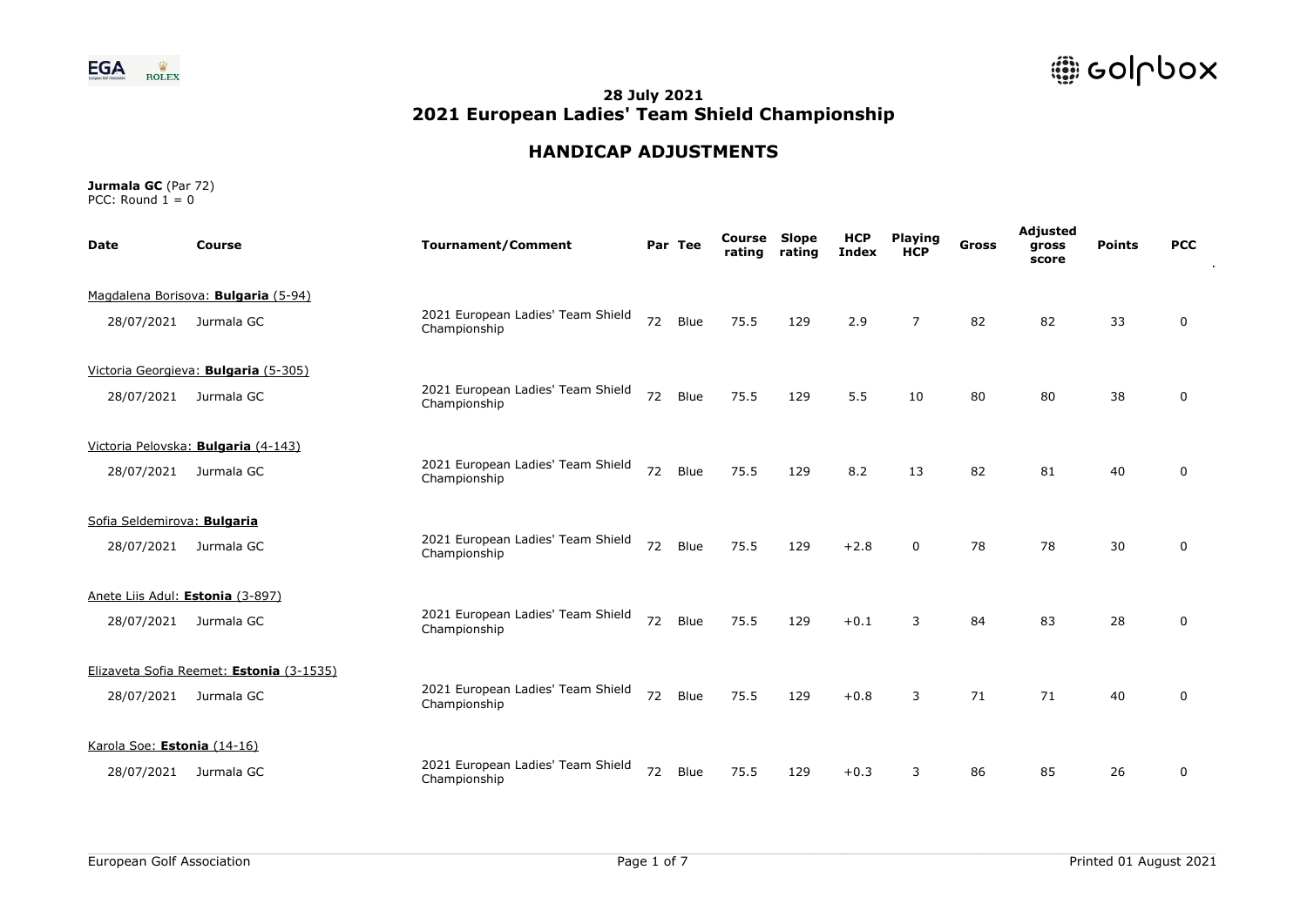

# **HANDICAP ADJUSTMENTS**

| <b>Date</b>                 | Course                                | <b>Tournament/Comment</b>                         |    | Par Tee | Course<br>rating | Slope<br>rating | <b>HCP</b><br><b>Index</b> | <b>Playing</b><br><b>HCP</b> | <b>Gross</b> | Adjusted<br>gross<br>score | <b>Points</b> | <b>PCC</b>  |  |
|-----------------------------|---------------------------------------|---------------------------------------------------|----|---------|------------------|-----------------|----------------------------|------------------------------|--------------|----------------------------|---------------|-------------|--|
|                             | Triin Marleen Ustal: Estonia (1-1699) |                                                   |    |         |                  |                 |                            |                              |              |                            |               |             |  |
| 28/07/2021                  | Jurmala GC                            | 2021 European Ladies' Team Shield<br>Championship | 72 | Blue    | 75.5             | 129             | 1.4                        | 5                            | 80           | 80                         | 33            | 0           |  |
| Alkyonie Aharidis: Greece   |                                       |                                                   |    |         |                  |                 |                            |                              |              |                            |               |             |  |
| 28/07/2021                  | Jurmala GC                            | 2021 European Ladies' Team Shield<br>Championship | 72 | Blue    | 75.5             | 129             | 0.2                        | 4                            | 82           | 82                         | 30            | 0           |  |
| Marietta Diakou: Greece     |                                       |                                                   |    |         |                  |                 |                            |                              |              |                            |               |             |  |
| 28/07/2021                  | Jurmala GC                            | 2021 European Ladies' Team Shield<br>Championship | 72 | Blue    | 75.5             | 129             | 1.2                        | 5                            | 83           | 81                         | 32            | 0           |  |
| Sophia Karnezi: Greece      |                                       |                                                   |    |         |                  |                 |                            |                              |              |                            |               |             |  |
| 28/07/2021                  | Jurmala GC                            | 2021 European Ladies' Team Shield<br>Championship | 72 | Blue    | 75.5             | 129             | $+2.6$                     | $\mathbf{1}$                 | 79           | 79                         | 30            | $\mathbf 0$ |  |
| Paraskevi Vergou: Greece    |                                       |                                                   |    |         |                  |                 |                            |                              |              |                            |               |             |  |
| 28/07/2021                  | Jurmala GC                            | 2021 European Ladies' Team Shield<br>Championship | 72 | Blue    | 75.5             | 129             | 4.0                        | 8                            | 83           | 83                         | 33            | 0           |  |
| Daniella Berkenyei: Hungary |                                       |                                                   |    |         |                  |                 |                            |                              |              |                            |               |             |  |
|                             | 28/07/2021 Jurmala GC                 | 2021 European Ladies' Team Shield<br>Championship | 72 | Blue    | 75.5             | 129             | 0.3                        | 4                            | 81           | 81                         | 31            | $\mathbf 0$ |  |
| Emma Jaczkovics: Hungary    |                                       |                                                   |    |         |                  |                 |                            |                              |              |                            |               |             |  |
| 28/07/2021                  | Jurmala GC                            | 2021 European Ladies' Team Shield<br>Championship | 72 | Blue    | 75.5             | 129             | 1.4                        | 5                            | 80           | 80                         | 33            | 0           |  |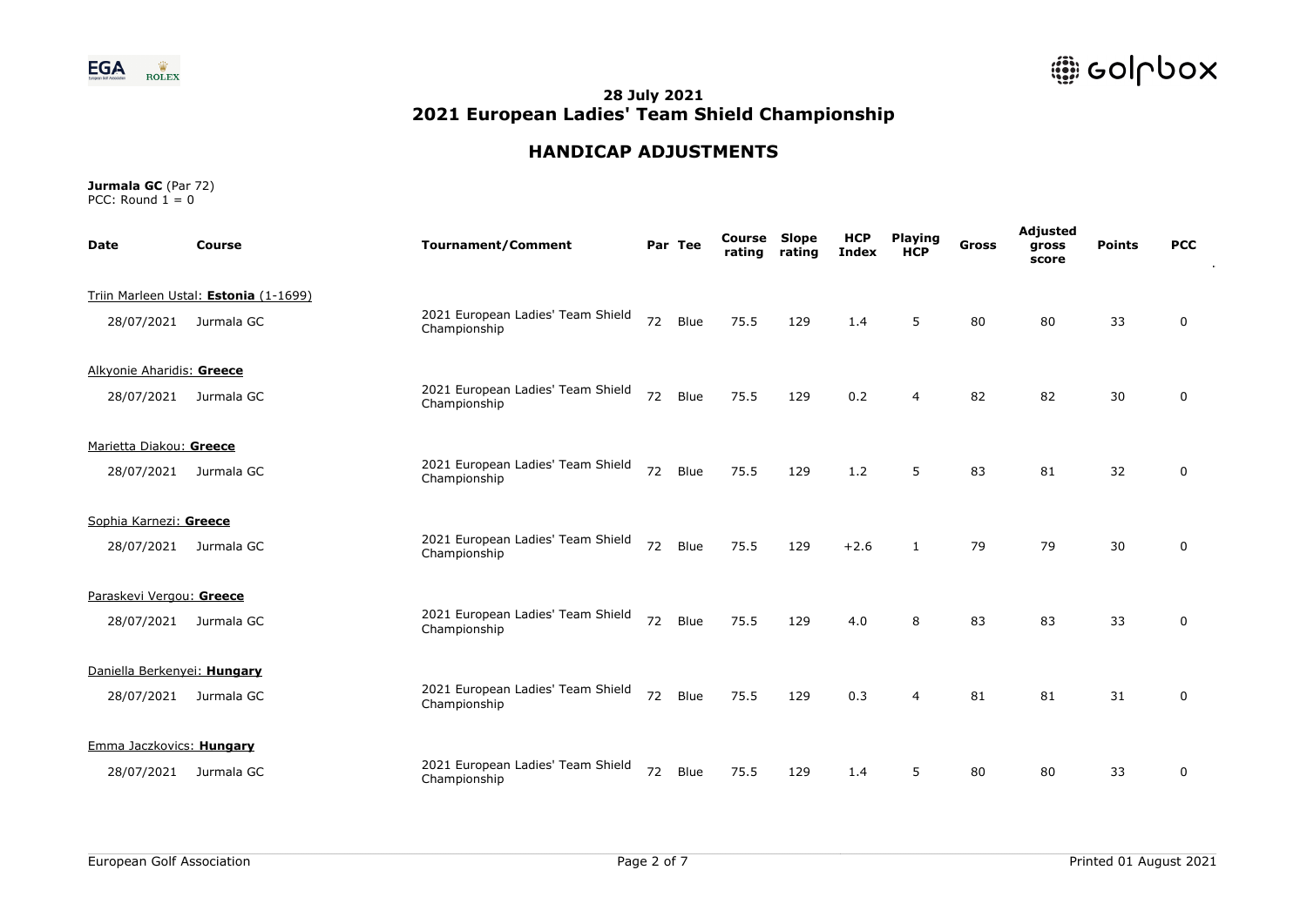



# **HANDICAP ADJUSTMENTS**

| <b>Date</b>             | <b>Course</b>                             | <b>Tournament/Comment</b>                         |    | Par Tee | Course<br>rating | Slope<br>rating | <b>HCP</b><br><b>Index</b> | <b>Playing</b><br><b>HCP</b> | <b>Gross</b> | Adjusted<br>gross<br>score | <b>Points</b> | <b>PCC</b> |
|-------------------------|-------------------------------------------|---------------------------------------------------|----|---------|------------------|-----------------|----------------------------|------------------------------|--------------|----------------------------|---------------|------------|
| Laura Santha: Hungary   |                                           |                                                   |    |         |                  |                 |                            |                              |              |                            |               |            |
| 28/07/2021              | Jurmala GC                                | 2021 European Ladies' Team Shield<br>Championship | 72 | Blue    | 75.5             | 129             | 3.5                        | $\overline{7}$               | 81           | 81                         | 34            | 0          |
| Lea Sara Stern: Hungary |                                           |                                                   |    |         |                  |                 |                            |                              |              |                            |               |            |
| 28/07/2021              | Jurmala GC                                | 2021 European Ladies' Team Shield<br>Championship | 72 | Blue    | 75.5             | 129             | 6.5                        | 11                           | 81           | 81                         | 38            | 0          |
|                         | Laila Forstmane: Latvia (1-638)           |                                                   |    |         |                  |                 |                            |                              |              |                            |               |            |
|                         | 28/07/2021 Jurmala GC                     | 2021 European Ladies' Team Shield<br>Championship | 72 | Blue    | 75.5             | 129             | $+1.5$                     | $\mathcal{P}$                | 76           | 76                         | 34            |            |
|                         | Marlēna Gavare: Latvia (1-21754)          |                                                   |    |         |                  |                 |                            |                              |              |                            |               |            |
| 28/07/2021              | Jurmala GC                                | 2021 European Ladies' Team Shield<br>Championship | 72 | Blue    | 75.5             | 129             | 0.9                        | 5                            | 72           | 72                         | 41            |            |
|                         | Katrīna Jana Gustafssone: Latvia (2-1505) |                                                   |    |         |                  |                 |                            |                              |              |                            |               |            |
|                         | 28/07/2021 Jurmala GC                     | 2021 European Ladies' Team Shield<br>Championship | 72 | Blue    | 75.5             | 129             | 0.0                        | 4                            | 80           | 79                         | 33            |            |
|                         | Marija Luize Jučmane: Latvia (2-876)      |                                                   |    |         |                  |                 |                            |                              |              |                            |               |            |
| 28/07/2021              | Jurmala GC                                | 2021 European Ladies' Team Shield<br>Championship | 72 | Blue    | 75.5             | 129             | $+1.7$                     | 2                            | 79           | 79                         | 31            |            |
|                         | Irene Eberle: Liechtenstein (2-5038)      |                                                   |    |         |                  |                 |                            |                              |              |                            |               |            |
| 28/07/2021              | Jurmala GC                                | 2021 European Ladies' Team Shield<br>Championship | 72 | Blue    | 75.5             | 129             | 8.9                        | 14                           | 97           | 96                         | 26            | 0          |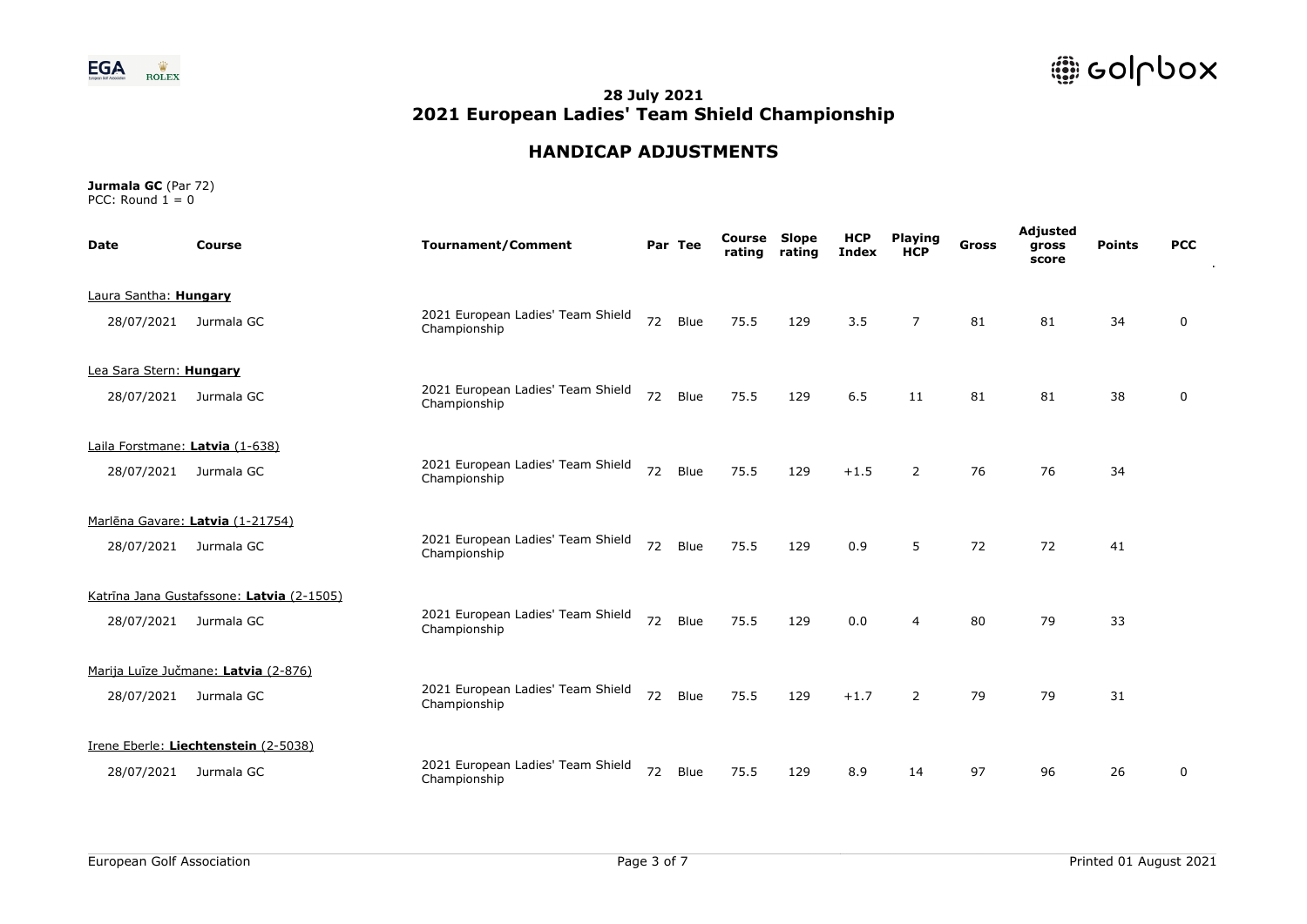

# **HANDICAP ADJUSTMENTS**

| <b>Date</b>                  | <b>Course</b>                            | <b>Tournament/Comment</b>                         |    | Par Tee | Course<br>rating | Slope<br>rating | <b>HCP</b><br><b>Index</b> | <b>Playing</b><br><b>HCP</b> | <b>Gross</b> | Adjusted<br>gross<br>score | <b>Points</b> | <b>PCC</b>  |  |
|------------------------------|------------------------------------------|---------------------------------------------------|----|---------|------------------|-----------------|----------------------------|------------------------------|--------------|----------------------------|---------------|-------------|--|
|                              | Anna Eggenberger: Liechtenstein (2-4950) |                                                   |    |         |                  |                 |                            |                              |              |                            |               |             |  |
| 28/07/2021                   | Jurmala GC                               | 2021 European Ladies' Team Shield<br>Championship | 72 | Blue    | 75.5             | 129             | 0.9                        | 5                            | 76           | 76                         | 37            | 0           |  |
| Isabel Laulhe: Liechtenstein |                                          |                                                   |    |         |                  |                 |                            |                              |              |                            |               |             |  |
| 28/07/2021                   | Jurmala GC                               | 2021 European Ladies' Team Shield<br>Championship | 72 | Blue    | 75.5             | 129             | $+0.7$                     | 3                            | 74           | 74                         | 37            | $\mathbf 0$ |  |
| Marie Baertz: Luxembourg     |                                          |                                                   |    |         |                  |                 |                            |                              |              |                            |               |             |  |
| 28/07/2021                   | Jurmala GC                               | 2021 European Ladies' Team Shield<br>Championship | 72 | Blue    | 75.5             | 129             | 2.3                        | 6                            | 83           | 82                         | 32            | 0           |  |
| Marie Binninger: Luxembourg  |                                          |                                                   |    |         |                  |                 |                            |                              |              |                            |               |             |  |
| 28/07/2021                   | Jurmala GC                               | 2021 European Ladies' Team Shield<br>Championship | 72 | Blue    | 75.5             | 129             | 2.9                        | $\overline{7}$               | 76           | 76                         | 39            | $\mathbf 0$ |  |
| Lynn Schetgen: Luxembourg    |                                          |                                                   |    |         |                  |                 |                            |                              |              |                            |               |             |  |
| 28/07/2021                   | Jurmala GC                               | 2021 European Ladies' Team Shield<br>Championship | 72 | Blue    | 75.5             | 129             | 4.0                        | 8                            | 88           | 88                         | 28            | 0           |  |
| Lisa Steingrube: Luxembourg  |                                          |                                                   |    |         |                  |                 |                            |                              |              |                            |               |             |  |
| 28/07/2021                   | Jurmala GC                               | 2021 European Ladies' Team Shield<br>Championship | 72 | Blue    | 75.5             | 129             | 5.2                        | 9                            | 83           | 83                         | 34            | $\mathbf 0$ |  |
| Mâja Ambroziak: Poland       |                                          |                                                   |    |         |                  |                 |                            |                              |              |                            |               |             |  |
| 28/07/2021                   | Jurmala GC                               | 2021 European Ladies' Team Shield<br>Championship | 72 | Blue    | 75.5             | 129             | $+2.3$                     | 1                            | 78           | 78                         | 31            | 0           |  |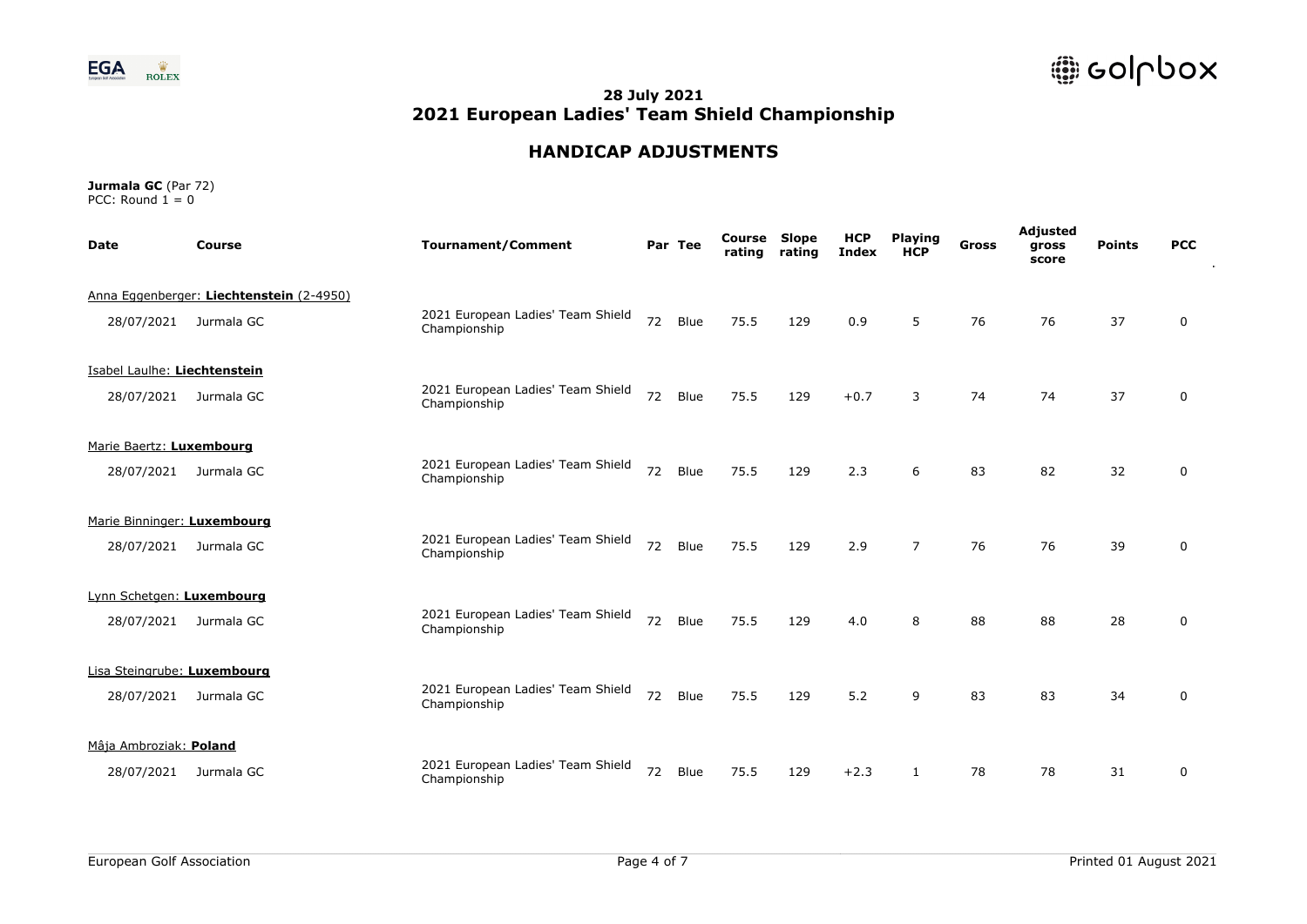

# **HANDICAP ADJUSTMENTS**

| <b>Date</b>                   | <b>Course</b>                | <b>Tournament/Comment</b>                         |    | Par Tee | Course<br>rating | Slope<br>rating | <b>HCP</b><br><b>Index</b> | <b>Playing</b><br><b>HCP</b> | <b>Gross</b> | Adjusted<br>gross<br>score | <b>Points</b> | <b>PCC</b>  |
|-------------------------------|------------------------------|---------------------------------------------------|----|---------|------------------|-----------------|----------------------------|------------------------------|--------------|----------------------------|---------------|-------------|
| Kleopatra Kozakiewicz: Poland |                              |                                                   |    |         |                  |                 |                            |                              |              |                            |               |             |
| 28/07/2021                    | Jurmala GC                   | 2021 European Ladies' Team Shield<br>Championship | 72 | Blue    | 75.5             | 129             | $+1.6$                     | 2                            | 69           | 69                         | 41            | 0           |
| Kinga Kusmierska: Poland      |                              |                                                   |    |         |                  |                 |                            |                              |              |                            |               |             |
| 28/07/2021                    | Jurmala GC                   | 2021 European Ladies' Team Shield<br>Championship | 72 | Blue    | 75.5             | 129             | $+2.2$                     | $\mathbf{1}$                 | 69           | 69                         | 40            | 0           |
| Nicole Polivchak: Poland      |                              |                                                   |    |         |                  |                 |                            |                              |              |                            |               |             |
| 28/07/2021                    | Jurmala GC                   | 2021 European Ladies' Team Shield<br>Championship | 72 | Blue    | 75.5             | 129             | $+3.8$                     | $-1$                         | 72           | 72                         | 35            | 0           |
| Alexandra Florea: Romania     |                              |                                                   |    |         |                  |                 |                            |                              |              |                            |               |             |
| 28/07/2021                    | Jurmala GC                   | 2021 European Ladies' Team Shield<br>Championship | 72 | Blue    | 75.5             | 129             | 13.6                       | 19                           | 101          | 101                        | 26            | $\mathbf 0$ |
| Catalina Jigman: Romania      |                              |                                                   |    |         |                  |                 |                            |                              |              |                            |               |             |
| 28/07/2021                    | Jurmala GC                   | 2021 European Ladies' Team Shield<br>Championship | 72 | Blue    | 75.5             | 129             | 15.0                       | 21                           | 95           | 95                         | 34            | 0           |
| Maria Jigman: Romania         |                              |                                                   |    |         |                  |                 |                            |                              |              |                            |               |             |
| 28/07/2021                    | Jurmala GC                   | 2021 European Ladies' Team Shield<br>Championship | 72 | Blue    | 75.5             | 129             | 12.4                       | 18                           | 92           | 92                         | 34            | $\mathbf 0$ |
|                               | Daciana Somesfalean: Romania |                                                   |    |         |                  |                 |                            |                              |              |                            |               |             |
| 28/07/2021                    | Jurmala GC                   | 2021 European Ladies' Team Shield<br>Championship | 72 | Blue    | 75.5             | 129             | 14.9                       | 21                           | 93           | 93                         | 36            | 0           |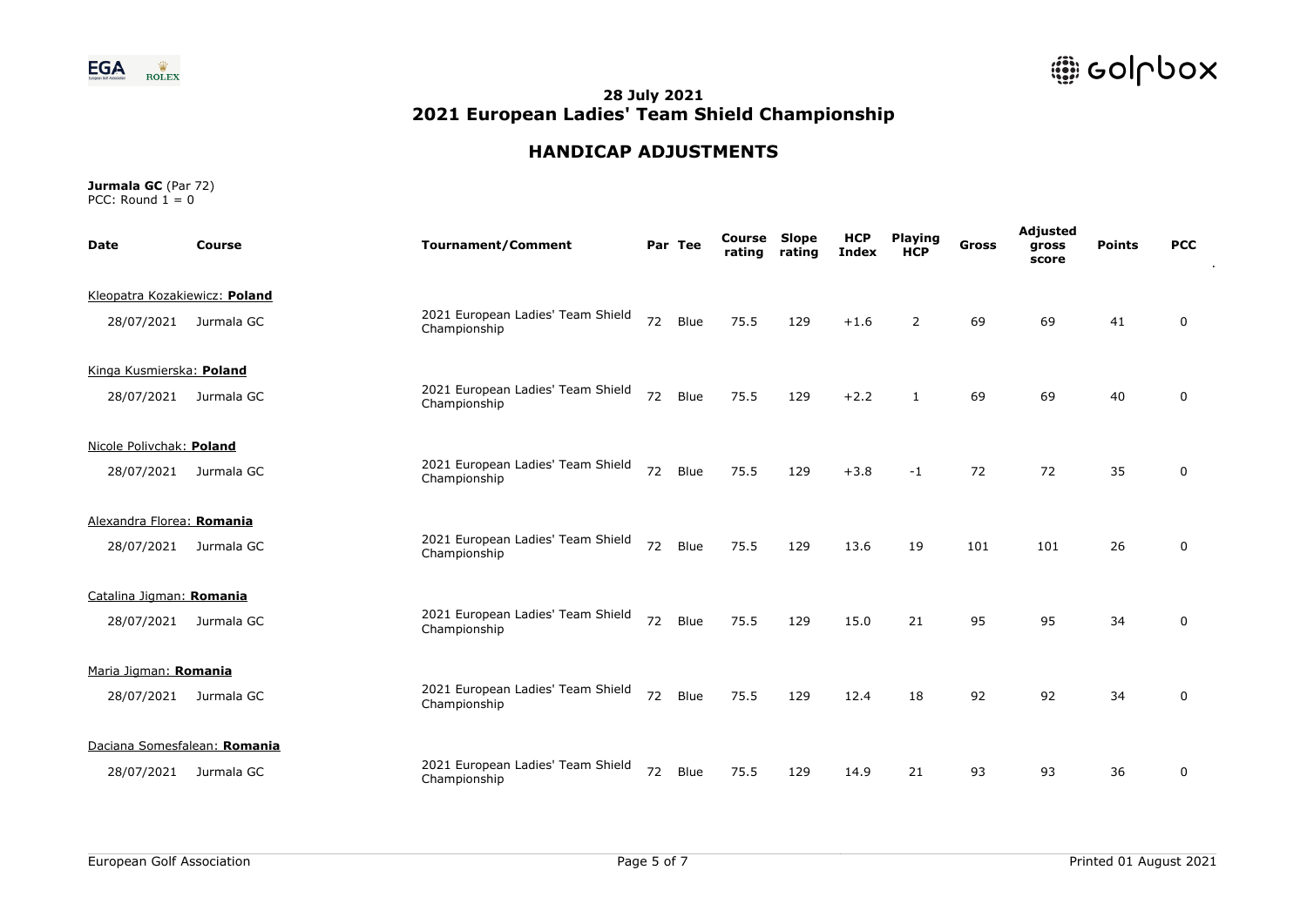

# **HANDICAP ADJUSTMENTS**

| <b>Date</b>                 | Course                | <b>Tournament/Comment</b>                         |    | Par Tee | Course<br>rating | Slope<br>rating | <b>HCP</b><br><b>Index</b> | <b>Playing</b><br><b>HCP</b> | <b>Gross</b> | Adjusted<br>gross<br>score | <b>Points</b> | <b>PCC</b>  |
|-----------------------------|-----------------------|---------------------------------------------------|----|---------|------------------|-----------------|----------------------------|------------------------------|--------------|----------------------------|---------------|-------------|
| Jefimia Djordjevic: Serbia  |                       |                                                   |    |         |                  |                 |                            |                              |              |                            |               |             |
|                             | 28/07/2021 Jurmala GC | 2021 European Ladies' Team Shield<br>Championship | 72 | Blue    | 75.5             | 129             | 3.8                        | 8                            | 77           | 77                         | 39            | 0           |
| Zara Korac: Serbia          |                       |                                                   |    |         |                  |                 |                            |                              |              |                            |               |             |
| 28/07/2021                  | Jurmala GC            | 2021 European Ladies' Team Shield<br>Championship | 72 | Blue    | 75.5             | 129             | 13.9                       | 19                           | 92           | 92                         | 35            | 0           |
| Tamara Palkovljevic: Serbia |                       |                                                   |    |         |                  |                 |                            |                              |              |                            |               |             |
|                             | 28/07/2021 Jurmala GC | 2021 European Ladies' Team Shield<br>Championship | 72 | Blue    | 75.5             | 129             | 4.5                        | 9                            | 87           | 87                         | 30            | 0           |
| Lara Todorovic: Serbia      |                       |                                                   |    |         |                  |                 |                            |                              |              |                            |               |             |
| 28/07/2021                  | Jurmala GC            | 2021 European Ladies' Team Shield<br>Championship | 72 | Blue    | 75.5             | 129             | 4.8                        | 9                            | 85           | 85                         | 32            | $\mathbf 0$ |
| Sude Bay: Turkey            |                       |                                                   |    |         |                  |                 |                            |                              |              |                            |               |             |
| 28/07/2021                  | Jurmala GC            | 2021 European Ladies' Team Shield<br>Championship | 72 | Blue    | 75.5             | 129             | 0.0                        | 4                            | 74           | 74                         | 38            | 0           |
| Mina Gencoguz: Turkey       |                       |                                                   |    |         |                  |                 |                            |                              |              |                            |               |             |
|                             | 28/07/2021 Jurmala GC | 2021 European Ladies' Team Shield<br>Championship | 72 | Blue    | 75.5             | 129             | 4.7                        | 9                            | 75           | 75                         | 42            | $\mathbf 0$ |
| Deniz Kaya: Turkey          |                       |                                                   |    |         |                  |                 |                            |                              |              |                            |               |             |
| 28/07/2021                  | Jurmala GC            | 2021 European Ladies' Team Shield<br>Championship | 72 | Blue    | 75.5             | 129             | 4.3                        | 8                            | 83           | 83                         | 33            | 0           |